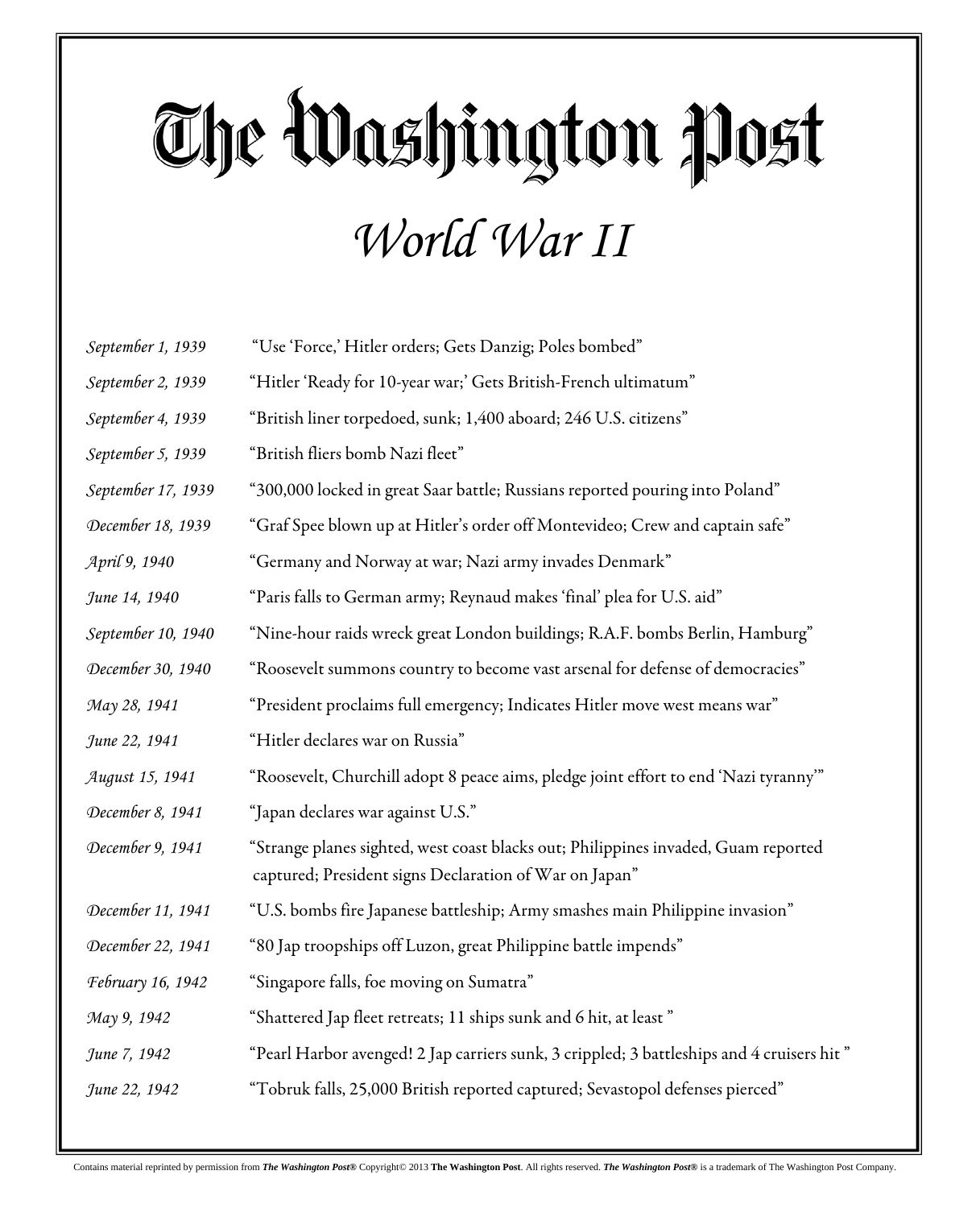## The Washington Post

| August 9, 1942          | "Navy attacks Japs on Solomon Isles 'in force"                                                                                              |
|-------------------------|---------------------------------------------------------------------------------------------------------------------------------------------|
| August 18, 1942         | "Solomon Islands battle won, Navy says; Jap fleet put to retreat, airbase taken"                                                            |
| November 5, 1942        | "Rommel in full retreat, loses 260 tanks"                                                                                                   |
| November 6, 1942        | "Complete and absolute victory' smashes Rommel's African army"                                                                              |
| November 8, 1942        | "Powerful U.S. army invades French Africa for second Front"                                                                                 |
| November 9, 1942        | "Algiers capitulates to U.S. army"                                                                                                          |
| November 10, 1942       | "Allied blitz to squeeze Rommel takes shape; Ultimatum refused, Yanks attack<br>Casablanca, encircle Oran, take 3 airports, 2000 prisoners" |
| November 17, 1942       | "Japanese armada smashed in Solomons; Enemy loses 23 ships and 25,000 men"                                                                  |
| April 7, 1943           | "Eighth army opens massive new assault"                                                                                                     |
| May 8, 1943             | "U.S. troops take Bizerte; British occupy Tunis; Cornered Axis forces flee toward Cape<br>Bon under the greatest aerial barrage in history" |
| May 13, 1943            | "All enemy resistance in Tunisia ceases, Von Arnim and 150,000 troops taken"                                                                |
| July 10, 1943           | "Allies launch invasion of Sicily; 1 <sup>st</sup> stage in liberation of Europe, Eisenhower tells French"                                  |
| July 26, 1943           | "Duce kicked out; King takes power; Badoglio Premier – 'War will continue'"                                                                 |
| September 3, 1943       | "Allied invaders storm into Italy"                                                                                                          |
| September 9, 1943       | "Allied troops storm ashore at Naples to trap Nazis after Italy's surrender"                                                                |
| October 4, 1943         | "German forces quit central Italy salient"                                                                                                  |
| November 6, 1943        | "700 heavy U.S. bombers blast Germany"                                                                                                      |
| November 22, 1943       | "Yanks invade 2 mid-Pacific isles"                                                                                                          |
| December 17, 1943       | "Yanks invade New Britain, win beachhead"                                                                                                   |
| December 25, 1943       | "Eisenhower to command invasion forces; 3000 planes batter Nazi 'rocket coast'"                                                             |
| December 27, 1943       | "German battleship Scharnhorst sunk"                                                                                                        |
| <i>February 2, 1944</i> | "Heavy Yank forces invade Marshalls with mightiest sea armada in history"                                                                   |
| February 18, 1944       | "American forces attacking Truk; 1000 Yanks lost as troop ship is sunk"                                                                     |
| February 29, 1944       | "Allies crush 8000 Japs in Burma victory"                                                                                                   |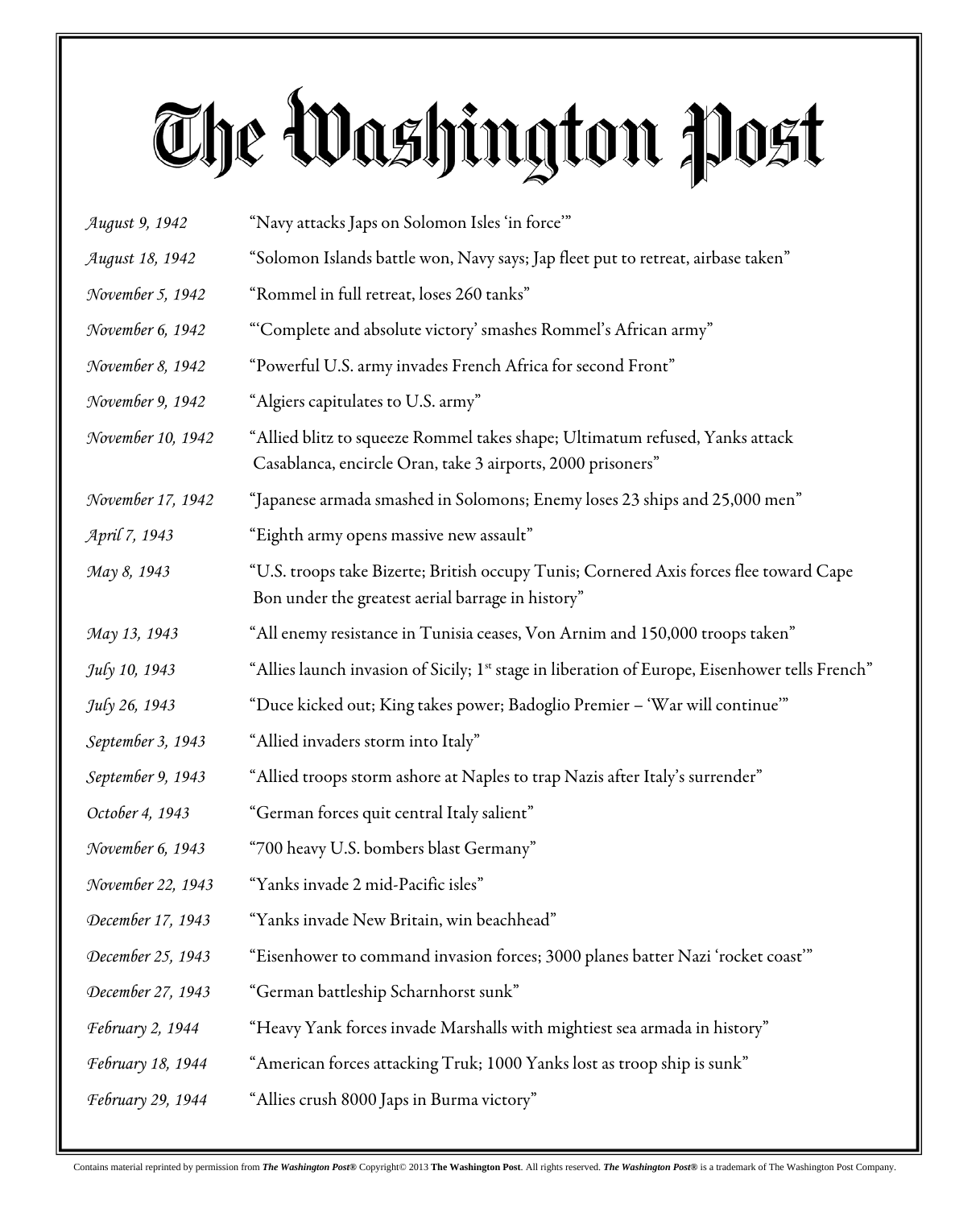## The Washington Post

| April 24, 1944     | "Yanks invade big base at New Guinea"                                                                                   |
|--------------------|-------------------------------------------------------------------------------------------------------------------------|
| April 30, 1944     | "Berlin set afire in greatest air battle"                                                                               |
| May 10, 1944       | "Sevastopol recaptured by Red armies"                                                                                   |
| June 5, 1944       | "Rome liberated; Vatican safe"                                                                                          |
| June 6, 1944       | "Allies land in France, wipe out big air bases"                                                                         |
| June 16, 1944      | "U.S. B-29 Superfortresses batter Tokyo; American troops landing in Marianas; Allies<br>make gains in France and Italy" |
| June 23, 1944      | "Great final assault rocks Cherbourg; 14 ships hit, Japanese fleet turns tail"                                          |
| July 21, 1944      | "Hitler blames army clique in death plot"                                                                               |
| August 17, 1944    | "U.S. 7th Army 8 miles inside France; Germans resume flight in Normandy"                                                |
| August 26, 1944    | "American troops reported in Rheims; Paris freed, fighting declared at end; Reds slaughter<br>Nazis fleeing Romania"    |
| September 9, 1944  | "Liege taken, Nazi front buckling"                                                                                      |
| September 12, 1944 | "U.S. troops thunder into Germany; Navy blasts 89 Nip ships off Philippines"                                            |
| October 20, 1944   | "Yanks landing in Philippines, Tokyo says"                                                                              |
| October 26, 1944   | "Japanese navy is 'defeated, seriously damaged, routed'"                                                                |
| November 14, 1944  | "RAF sinks great Nazi battleship Tirpitz; Yanks capture 3 forts guarding Metz"                                          |
| December 28, 1944  | "Fierce Yank comeback offensive hits Nazi bulge in Belgium from both sides"                                             |
| February 5, 1945   | "U.S. forces capture half of Manila, big prison camp in surprise thrust"                                                |
| February 24, 1945  | "Eisenhower launches powerful offensive; Marines carve costly gains on Iwo Jima"                                        |
| March 3, 1945      | "Yanks smash to Rhine, shell Duesseldorf"                                                                               |
| March 5, 1945      | "Yanks closing on Cologne from 2 miles away, stamping out last resistance west of Rhine"                                |
| March 7, 1945      | "Cologne falls, Third Army nears Coblenz"                                                                               |
| March 25, 1945     | "4 armies invade Ruhr, north plain in all-out offensive to end war"                                                     |
| April 29, 1945     | "Report Nazis surrender"                                                                                                |
| April 30, 1945     | "Mussolini, mistress slain by patriots; Americans in Munich, Berlin totters"                                            |